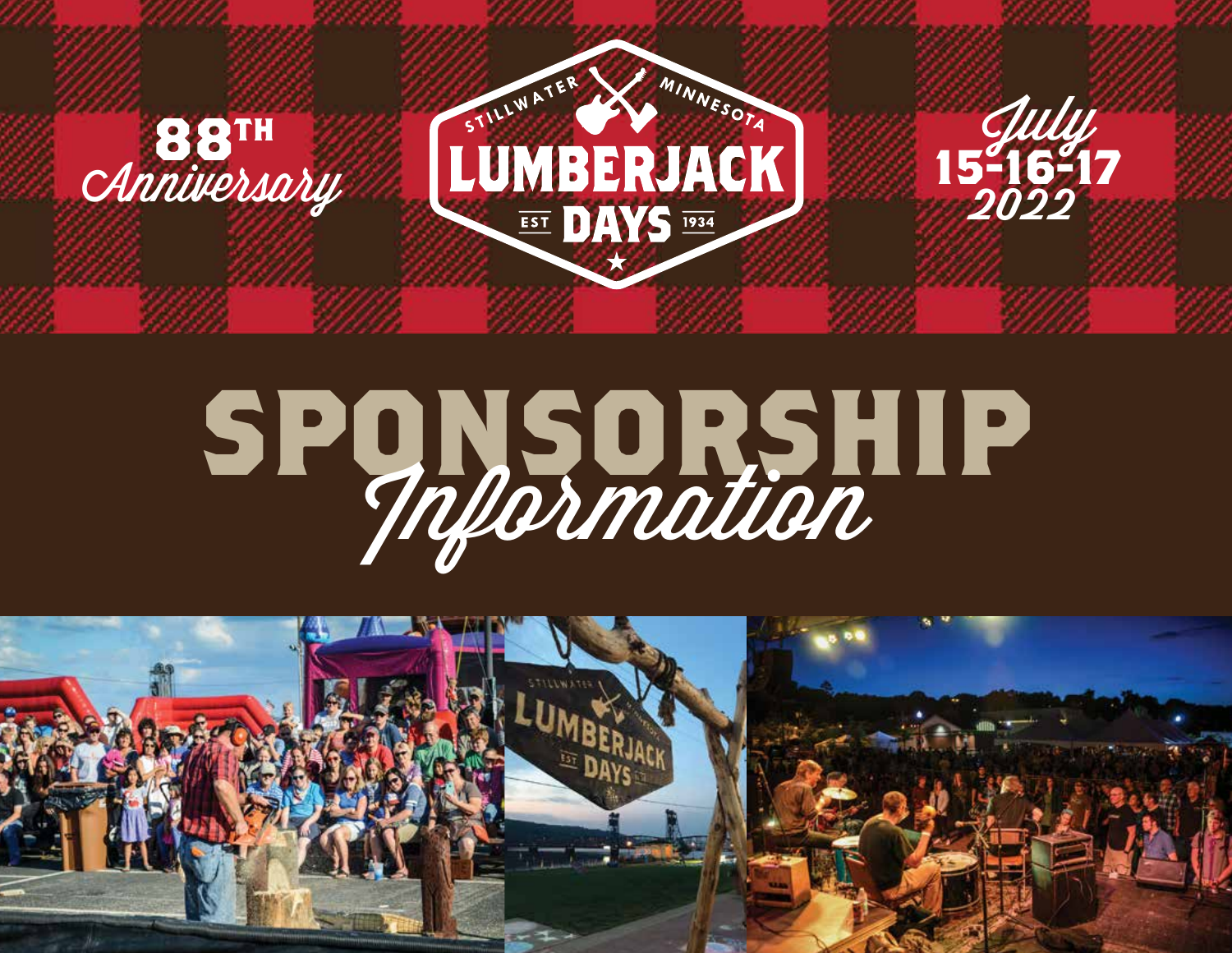

#### **SPONSORSHIP***Information*

















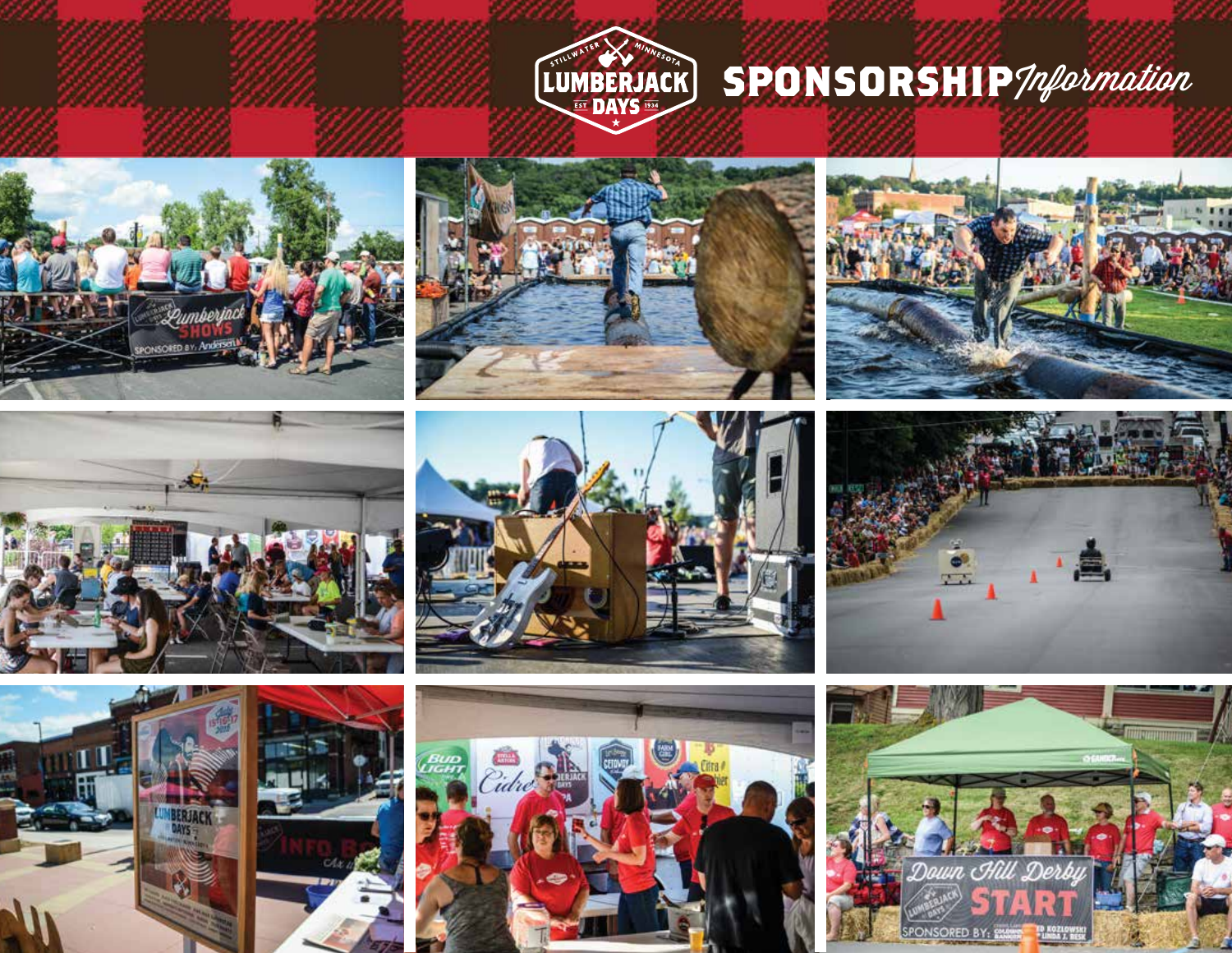

#### History:

Lumberjack Days Celebrations have been, and still are, a part of the history of Stillwater and of the area. Stillwater's annual community festival began as a salute to our city's heritage in 1934. More than 80 years later, Lumberjack Days has become as much a part of Stillwater's past as the tall pines and pioneers that started it all. And, each year a new chapter is added. It must be understood that we can never return to the past, but we can be mindful of all that was proven to be good and carefully blend it with the new.

- derived from Diane Thompson, former Lumberjack Days organizer and Stillwater resident

**SPONSORSHIP***/nformation* 

#### Mission:

Our mission is to provide an engaging and educational event that welcomes families and community members to the birthplace of Minnesota to enjoy and learn about the cultural heritage, historical charm and local talent of our beloved river town.

### Sponsorship:

Our event simply would not happen without the generous donation of our Sponsors. Thank you for making Lumberjack Days a success! We are so proud to be supported by our local businesses, organizations, & individuals! Please email us at sponsorship@lumberjackdays.com for additional information. Custom packages are available.